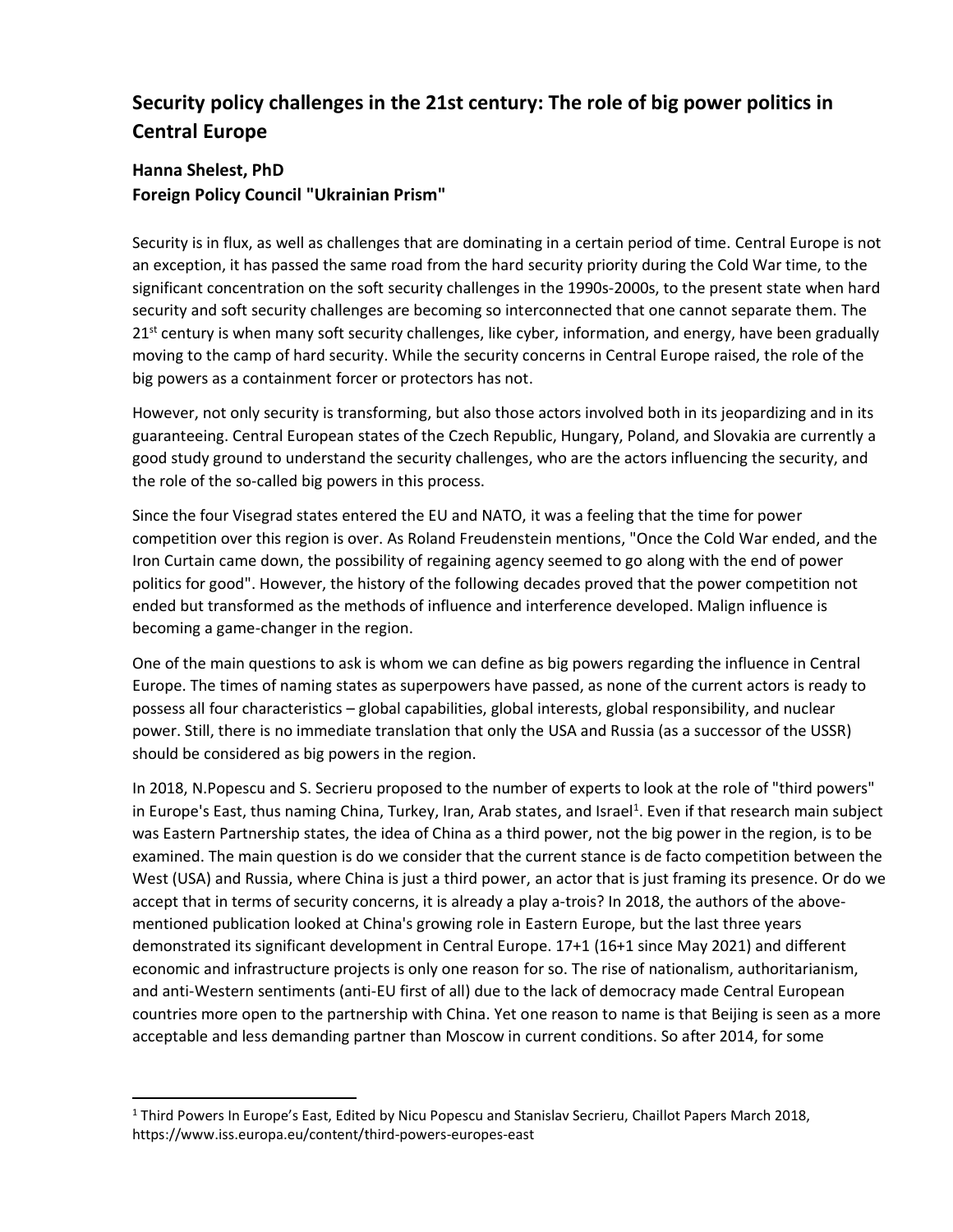politicians, a dilemma of choosing between the West and East transformed from Washington-Moscow to Brussels-Beijing alternative.

The developments of the last ten years have clearly positioned China as a new big power in the region. But also, the question is whether we should refer to the EU and NATO as big powers when evaluating security challenges and responses to them. The reason is that even if all Central European states are members of both organizations, every once and a while, they are becoming the subjects of the policy of the abovementioned organizations.

#### **Methods and interests**

The five big powers concerned use different measures to secure their power and to project their influence. The soft power of the European Union, the Hard power of the USA, the Smart power of NATO, the Hybrid power of Russia, and the Sharp power of China.

Despite the 2017 NED's report<sup>2</sup> that named both Russia and China as sharp power actors in the region, I would not put them into the same basket regarding the Visegrad states. The reason is that Russia uses both military and non-military threats to project its power and influence policy-making in Central Europe. China's military power is of no concern to the Visegrad States, while Russian forces stationed in Kaliningrad or the Baltic Sea.

**Hybrid power of Russia.** Roland Freudenstein states: "Russia has used this influence to undermine the stability of democracy in the EU, and particularly in Central Europe, by sharp power methods such as elite capture, the support of extremist political parties, strategic corruption, disinformation and other tools". Despite all these methods being true and happened to be efficient, one factor is missed. Since 2014, the malign influence is well supported by the direct military threat. Poland has experienced a direct threat, while the other three countries needed to reconsider their defence spending and arrangements (e.g. Slovakia decided to de-mothball its tanks' capabilities). If in 2014, it was a fear that if Ukraine fall, so the Central European as well as Baltic states would be the next one, so by 2021, they needed to pay better attention to the undercover activities, espionage, and sabotage. The recent discovery of the Russian officers' role in 2014 Vrbětice ammunition warehouses explosions<sup>3</sup> presented food for thought about the level and scope of possible Russian threats.

Still, Russia continues its active malign influence, through media control and narratives spread, support of the far-right and far-left groups, populist and nationalist political leaders, and through the network of the organizations that both promote Russian soft-power and influence the political and security discourse inside of the Visegrad Four (e.g., Rossotrudnichestvo, Russkiy Mir Foundation, International Council of Russian Compatriots, Gorchakov Public Diplomacy Fund, etc.). History, Slavic background (in some countries), socalled traditional values play an important role in power and influence projection, especially when united with dissatisfaction with EU policies.

Finances are also the sphere where Moscow project its power towards Central Europe. As European Values Centre wrote in their report, "The International Investment Bank's presence in Hungary, where it has been headquartered since 2019, is a sign of the Kremlin's increasing "hybrid" or strategic power projection efforts reliant on both secret service activities and close ties between the Russian elite and European economic or

<sup>&</sup>lt;sup>2</sup> "Sharp Power: Rising Authoritarian Influence": New Forum Report, International Forum for Democratic Studies,

December 5, 2017, https://www.ned.org/sharp-power-rising-authoritarian-influence-forum-report/

<sup>&</sup>lt;sup>3</sup> Keno Verseck, "Is Russia behind the 2014 Czech munition depot blasts?", DW, April 20, 2021,

https://www.dw.com/en/is-russia-behind-the-2014-czech-munition-depot-blasts/a-57260551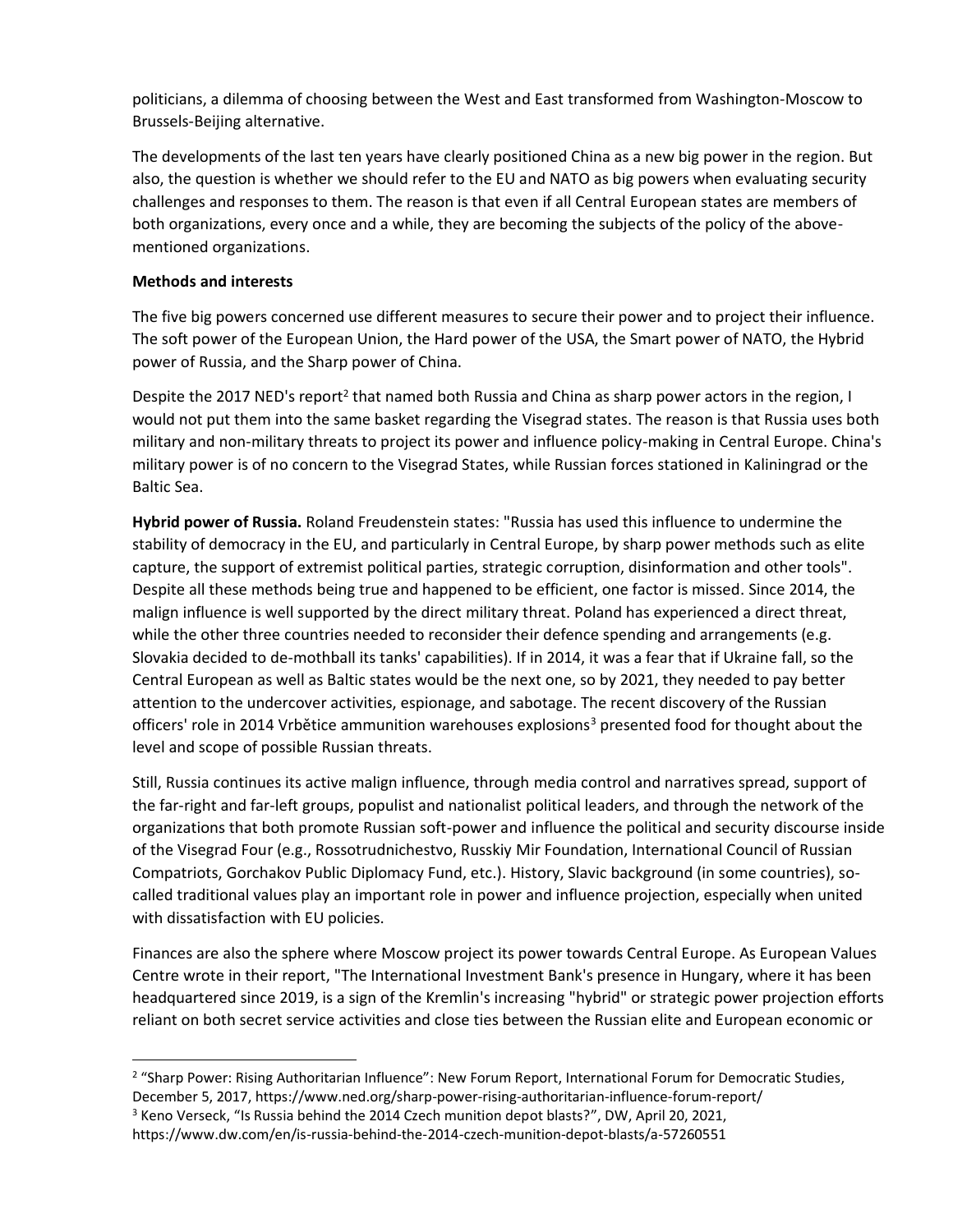political decision-makers to counteract the sanctions regimes following the annexation of Crimea". <sup>4</sup> Vaccine diplomacy is another policy challenge and power projection gaining its place in the Central European states (first of all Slovakia and Hungary).

The question is why leaders in Hungary and the Czech Republic were easy to forget the harm of the Soviet power and brutally terminated revolutions of 1956 and 1968 respectfully, and appeared under the "charm" of the Russian President and his policies. The contradiction between security threats perception and political threats perception is clear in this case. A hope that better political relations would secure from the security threats brought some states (like the Czech Republic) into a trap.

Interestingly, in terms of narratives promotion, there are the same people, who are seen as pro-Russian ones or Russian proxies, and who endorses a pro-Chinese discourse in Central Europe. While competing in the economic and political sphere, Moscow and Beijing are playing at the same ground, getting a response from the same local actors.

**Sharp power of China**. De facto Beijing concentrates on three spheres - money, information, and image. China, comparing to Russia, is not intervening directly in the affairs of the Central European states. It gradually moved from promoting itself as a reliable economic partner, a good trade partner and investor that would like to facilitate infrastructure development for the good of all. These narratives worked well in the societies along the Silk Road packed in the brand of the One Belt-One Road initiative.

"Authoritarian influence efforts in young and vulnerable democracies are "sharp" in the sense that they pierce, penetrate, or perforate the information and political environments in the targeted countries. These regimes are not necessarily seeking to "win hearts and minds," […] but they are surely seeking to influence their target audiences by manipulating or distorting the information that reaches them"<sup>5</sup>. In the case of Central Europe, the last years have been characterized by the increased espionage, first of all of technological nature, infrastructure projects and Chinese loans promotion, and spreading pro-Chinese narratives in media.

The new security challenges are connected with the 5G promotion through Huawei company activities. For example, Huawei has been a sensitive issue in Sino-Polish relations since January 2019, when Polish authorities arrested two telecom officials in an investigation into alleged espionage on behalf of Chinese security services, one of whom worked for Huawei in Poland.<sup>6</sup> While this can be seen as a technical issue on the first sight, the debates that it has raised in political and security circles, as well as public campaigns supported by China, which among others also include anti-Western (anti-US) elements among their narratives, bring this issue to the different security concerns level.

The old times, when Confucius Institutes or cultural festivals were the main elements of the soft power are passing. "Wolf Warrior Diplomacy" - an aggressive way of diplomacy and interests' protection, as well as image securing implemented by the official Chinese institutions, such as MFA - is taking its place. The most common triggers are challenging the One-China policy and support of the pro-democratic movement in

https://europeanvalues.cz/en/huaweis-geostrategic-role/

<sup>4</sup> Lóránt Győri, "The Kremlin's Financial Octopus in Hungary – The International Investment Bank and Strategic Power Projection in Central-Eastern Europe", European Values Center for Security Policy, 2021,

https://europeanvalues.cz/en/the-kremlins-financial-octopus-in-hungary-the-international-investment-bank-andstrategic-power-projection-in-central-eastern-europe/

<sup>5</sup> "Sharp Power: Rising Authoritarian Influence": New Forum Report, International Forum for Democratic Studies, December 5, 2017, https://www.ned.org/sharp-power-rising-authoritarian-influence-forum-report/

<sup>6</sup> Charles Burton, "Huawei's Geostrategic Role", European Values Center for Security Policy, 2020,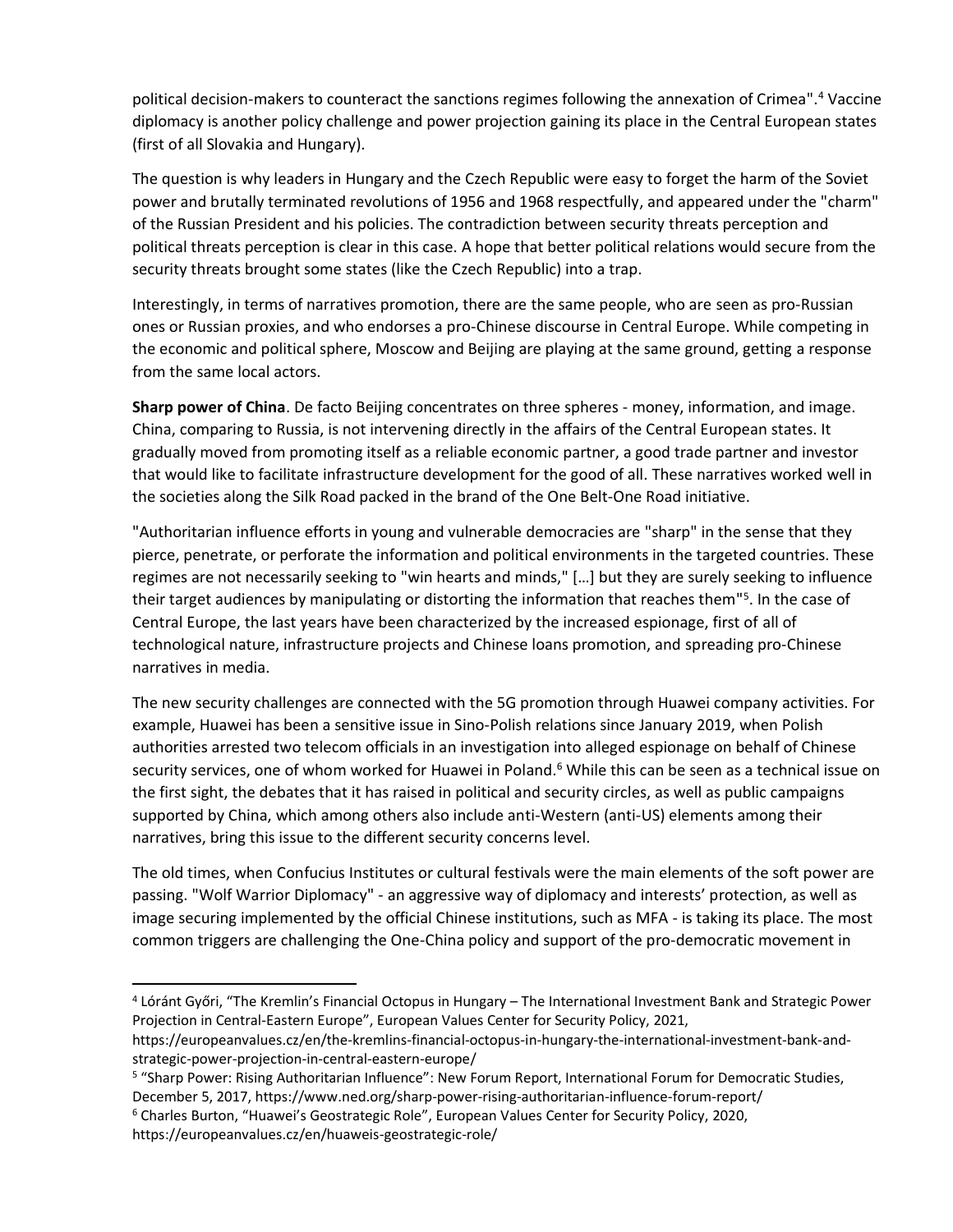Hong Kong, exclusion of Huawei from 5G networks, criticism of human rights abuses in China, protection against China's influence in local markets<sup>7</sup>; and the last but not the least – a role of China in the COVID-19 pandemic that recently being the main topic of promotion.

**Normative power of the European Union.** The soft power of the European Union has been closely connected with its normative power in Eastern Europe since the former communist states declared their goal of European integration. Security based on rules, democratic oversight, zero corruption, and economic growth – all that prevailed the European influence over the Central European states. Guaranteeing such values was seen as a shield from any turbulences.

However, this also played a bad joke with the Visegrad states. Used to talk about soft security issues, they were not ready for the security challenges of the 21<sup>st</sup> century, such as migration crisis from the MENA region that became an apple of discord for the EU. This normative power was also seen as a problem as soon as more nationalistic, populist, and authoritarian leaders came to power in all four states. A conclusion by Roland Freudenstein that "The EU cannot become a global player and support international norms (i.e. 'export stability') without internal enforcement of values" is absolutely true. As most Eastern Partnership states are looking at the Central European states as an example of their possible transformation and transition, the degrading of democracy, inability to promote universal values and human rights inside the EU member-states affect the possibility of promoting democracy further to the East. But also give a fruitful soil for penetration of the pro-Russian and pro-Chinese narratives in these states.

Roland Freudenstein furthermore argues that "The EU will also have to 'learn the language of hard power', both by increasing its own military capabilities and improving sanction mechanisms but also by reinforcing cooperation with NATO, and particularly security cooperation with Britain after Brexit." Here, we would disagree with the first part - a necessity to increase the EU own military power. Except for PESCO that can increase security and military cooperation, and in which projects Visegrad states actively participate, deeper military cooperation may diffuse security policies and priorities when one will not see enhanced NATO-EU cooperation, but the overlap of norms, standards and priorities implementation within the states. What can be more effective is increased cooperation between the EU-NATO member-states, with those EU states that keep neutral status, but also with the three countries that signed Association Agreements (two from which are also NATO Enhanced Opportunity Partners) – Georgia, Moldova, and Ukraine. As they are in close proximity of the Central European states, so it will allow securing AA mechanisms for eastern borders security.

#### **Hard power of the USA**

If at the beginning of the 1990s, the USA was seen as the biggest democracy and human rights promoter in the Central European states, so by the beginning of the 21<sup>st</sup> century, more and more Washington was mentioned in the framework of the security policy development and military cooperation. Poland actually was perceived as the main promoter of the US security agenda in Europe.

If the projection of "hard power" by military force is seen as the main element, the USA forces presence definitely symbolize this "hard power" presence in Central Europe. In 2014, the Department of Defence announced that 600 US soldiers would rotate to Poland as the next unit to participate in the reassurance initiative. According to Pentagon officials, "the United States is demonstrating its continued commitment to collective security through a series of actions designed to reassure NATO allies and partners of America's

<sup>7</sup> Kateřina Urbancová, Howling diplomats: Select examples of China's "Wolf Warrior Diplomacy", European Values Center for Security Policy, 2021, https://europeanvalues.cz/en/howling-diplomats-select-examples-of-chinas-wolfwarrior-diplomacy/